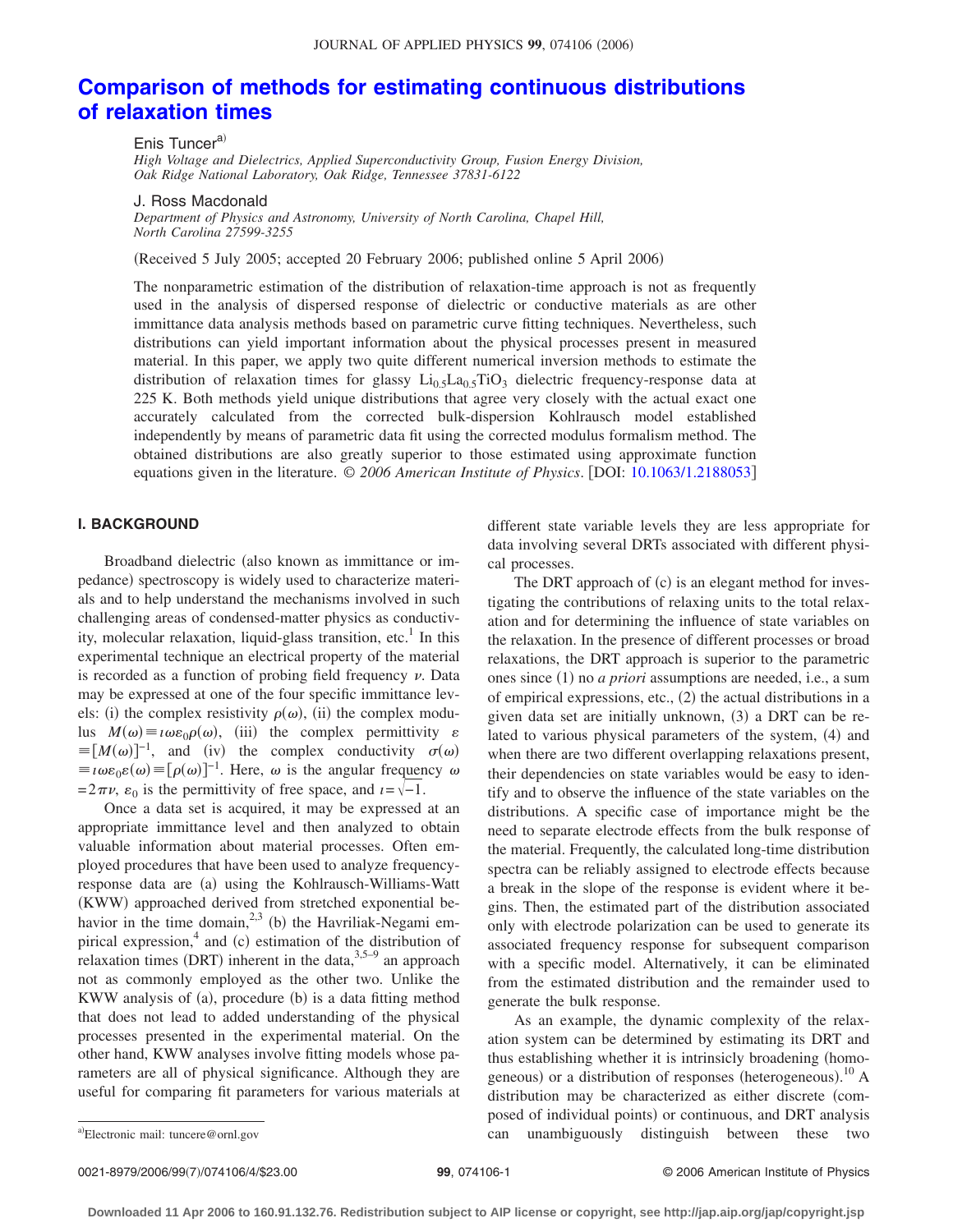possibilities. $6-8$  Recently, nonresonant spectral hole burning technique has been employed to resolve distinct continuous distributions experimentally in order to identify multiple relaxing domains in materials.<sup>11</sup>

In this paper, we compare the results of two different DRT inversion methods for analyzing a set of experimental frequency-response data that involves a continuous distribution. We also compare the accuracy of two equations for estimating appropriate distribution functions proposed by Böttcher and Bordewijk.<sup>5</sup> Although estimation of discretepoint distributions is not an ill-posed mathematical problem, distribution estimation of continuous distributions, the usual situation, is ill posed. It is therefore particularly important to assess the utility and power of different DRT estimation procedures for a well-defined data situation.

### **II. NUMERICS**

Experimental data, with  $M=52$  points, for the  $\text{Li}_{0.5}\text{La}_{0.5}\text{TiO}_3$  (LLT) glass at 225 K,<sup>12</sup> expressed at the complex resistivity and dielectric levels, were found to involve an appreciable component associated with electrode polarization effects. LLT conducts by ionic hopping and involves a finite dc resistivity,  $\sigma_0 \equiv \sigma(0)$ . Further analysis of data for this material over a range of temperatures established that both  $\sigma_0$  and the characteristic relaxation time of the dispersion of the bulk material,  $\tau_0$ , were thermally activated with  $T\sigma_0$  and  $\tau_0$  having the same activation energies.<sup>13</sup> This analysis assumed that the data involved conductive system rather than dielectric-system behavior and involved K1 KWW Kohlrausch-model response.

Such behavior indicates that it is most appropriate to identify the bulk dispersive response of this material with a conductive-system dispersion of resistivity relaxation times, rather than with a dielectric-system distribution of permittivity relaxation times, one where  $\sigma_0$  would be naturally interpreted as a leakage conductivity unrelated to the bulk dielectric dispersion process. Since conductive-system response has already been analyzed for this data set,<sup>13</sup> and since it has been shown by data fitting that it may often be difficult to discriminate between fits of conductive-system and dielectric-system models when only a single data set is available, $6$  we have elected to compare the two different DRT estimation procedures by determining their dielectricsystem DRTs from the present data expressed at the complex permittivity level.

The two analysis methods considered here will be designated I and II. Method I involves a weighted nonlinear least-squares approach for estimating dielectric distribution strength points,  $g_{i_2}$  at corresponding relaxation-time values  $\tau_i$ , with  $1 \le i \le N$ .<sup>7</sup> It allows either discrete or continuous DRTs to be estimated in terms of the  $\{g_i, \tau_i\}$  values and their uncertainties, with the set of  $\tau_i$ 's either taken fixed or free to vary. Better results are nearly always obtained with  $\tau_i$ 's taken free, as in the present work. In addition, the data may be in temporal response form or in the frequency domain involving complex response or either its real or imaginary part.<sup>14</sup> An extensive fitting and inversion program named LEVM that includes method I is available for free downloads.<sup>15</sup> Method II is based on a constrained least squares with the Monte Carlo procedure.<sup>8</sup> It leads to delta sequence distributions<sup>16</sup> when applied to discrete  $DRTs$ <sup>8</sup> Recently, a method rather similar to that of II has been independently proposed, one that uses nonparametric Bayesian statistics for solving similar inversion problems. $17$ 

Since we are interested in the dielectric DRT for the dispersive bulk relaxation process, it is important to eliminate the contributions to the data arising from partly blocking electrode effects before estimating the DRT. To do so, a KWW response model, the KD, involving a stretchedexponential shape parameter  $\beta_D$ , a characteristic relaxation time  $\tau_0$ , and a  $\Delta \epsilon$  strength parameter, was used for fitting the original full data with inclusion of free parameters to model the electrode effects, the high-frequency-limiting bulk dielectric permittivity,  $\varepsilon_{\infty}$ , and  $\sigma_0$ .<sup>18</sup> The fit was excellent and yielded the following rounded estimates for  $\beta_D$ ,  $\tau_0$ ,  $\Delta \varepsilon$ , and  $\varepsilon_{\infty}$ : 0.547, 2.63  $\mu$ s, 137, and 112, respectively.

The precise fit values of these parameters were then used in LEVM, omitting those of  $\sigma_0$  and the electrode ones, to generate a set of  $M = 300$  data points representing just the bulk part of the Kohlrausch response to eight significant figures or better. This data set is used below to estimate its DRT by the methods mentioned above. In addition, given only values of  $\beta_D$ ,  $\Delta \varepsilon$ , and a set of logarithmically distributed values of  $\tau$  for the range from about 0.96 ns–10 ps, LEVM was employed to calculate highly accurate values for the KD DRT comparison with the inversion estimate.

The complex dielectric permittivity may be expressed in terms of a general DRT formalism,

$$
\varepsilon(\omega) = \varepsilon_{\infty} + (\varepsilon_{s} - \varepsilon_{\infty}) \int_{-\infty}^{\infty} \frac{g(\ln \tau) d \ln \tau}{1 + i\omega \tau},
$$
 (1)

where  $\varepsilon_{\infty} \equiv \varepsilon'(\infty)$  and  $\varepsilon_s \equiv \varepsilon'(0)$  (the quantity  $\Delta \varepsilon \equiv \varepsilon_s - \varepsilon_{\infty}$  is defined as the dielectric strength), and  $g(\ln \tau)$  is the distribution function. For a delta sequence distribution<sup>16</sup> Eq.  $(1)$ leads to simple Debye response.<sup>19</sup> Both applied methods I and II are based on Eq.  $(1)$  and are further described in Refs. 7 and 8, respectively.

In Fig. 1, the complex dielectric permittivity raw data for LLT are presented without transformation. As evident in the inset of Fig. 1(a) the data include two different processes, with the right spur part representing low-frequency electrode polarization effects. The dashed vertical line  $(- - -)$  in the inset indicates the approximate crossover position (shown at 40 krads<sup>-1</sup>) from bulk dielectric-system dispersion to conductivity and double-layer effects.<sup>18</sup> Since all the open-circle fit points in the figure enclose their corresponding solid data points symmetrically, one may conclude that the fit is excellent.

After we remove the contributions of the Ohmic conductivity and electrode effects to the raw data, as described above, the pure dielectric-system dispersion is obtained and is presented in Fig. 2 and denoted by  $\varepsilon_{\text{mce}}$ . This data set, implicitly involving the KD-model DRT, was next used to estimate the DRT by the inversion methods I and II. Some of these results are shown in Figs. 3 and 4. The thick solid line is that of the KD DRT with  $\beta_D = 0.54657$ . Note that the data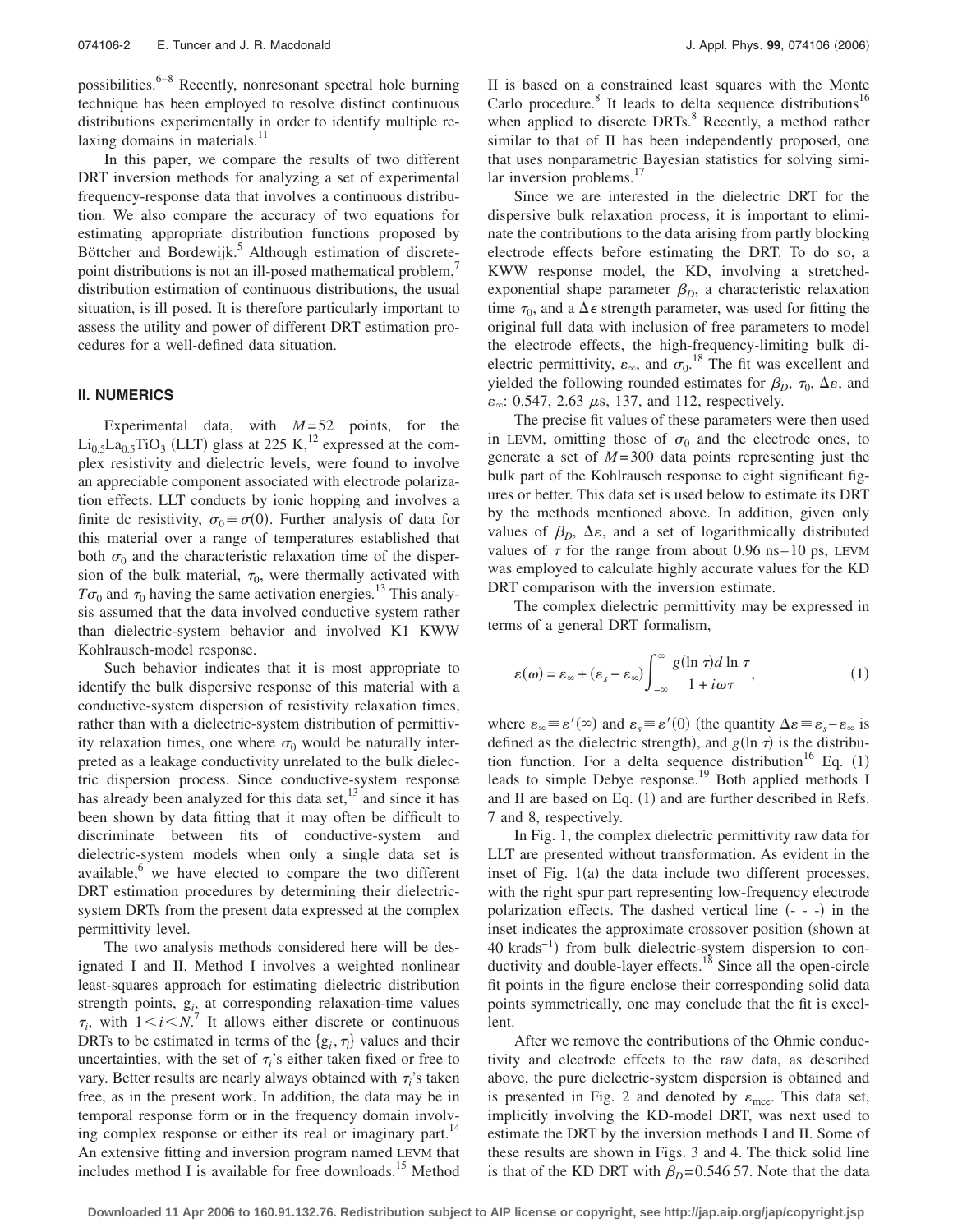

FIG. 1. (a) Real and (b) imaginary parts of the raw dielectric permittivity of LLT at 225 K. The solid line and solid points shows the full data, including electrode effects and that associated with Ohmic conductivity. The opencircle symbols show the predictions of a full complex nonlinear leastsquares fit of this data set. The subscript  $R$  in the axis labels indicates that the data are presented without any transformation (raw data). The inset shows the same data plotted at the complex resistivity level, and the arrow in the inset indicates the direction of increasing frequency. The vertical dashed line shows the division between the two types of response present and defines the critical radial frequency  $\omega_c$ .

of Fig. 2 contain neither systematic nor random errors and thus allow comparison of the utility of methods I and II without such confounding factors. It is striking that the two methods both yield very accurate estimates of the exact DRT. The precision of the estimates obtained by method I using the real part of the data (Fig. 3) is the best of the results shown and is remarkably small, especially for the points at and to the left of the peak. We should also remember that increasing the number of randomly selected  $\tau$  values used in method II improves the DRT estimates;  $\sim$  25 000 $\tau$  values were used in the present work.

Method II selects random  $\tau$  values over a wider range than those defined by the range of the original frequency window. The range of the original data  $(\varepsilon_R)$  is about 2 krads<sup>-1</sup> $\lt \omega \lt 200$  Mrads<sup>-1</sup> corresponding to 5 ns  $<$  500  $\mu$ s, somewhat smaller than the  $\tau$  range following from the exact data of Fig. 2, as defined above.

In order to illustrate the utility of method II, its DRT



FIG. 2. (a) Real and (b) imaginary parts of the dielectric permittivity of LLT at 225 K after elimination of the contributions of Ohmic conductivity and electrode polarization effects and generation of virtually exact KD-model data using LEVM. The axis identifiers are shown with a subscript mce denoting subtracted Ohmic conductivity and electrode effects.



FIG. 3. Various estimates of unnormalized distribution of relaxation times following from the data presented in Fig. 2. Here the implicit scaling factor for these distributions was  $\Delta \varepsilon$ . The thick solid line is the unnormalized KD-model distribution. Method I open-square symbols show points estimated using the real part of that data and the open-circle ones show those obtained from the imaginary part. The sizes of the symbols were determined by the estimated uncertainties of the fits. The many solid-stair lines show the results of method II estimation procedure using the full complex data. The vertical dashed line here and in Fig. 4 shows the critical time constant. For comparison, the inset presents method II estimates using the raw data of Fig. 1.

determined for the raw  $\varepsilon_R$  data is shown in the inset of Fig. 3 with solid vertical lines and is compared to the actual distribution. Note that the presence of electrode effects results in an added distribution with a peak at  $\tau = 100 \mu$ s. In addition, the distributions obtained from the  $\varepsilon_R$  and  $\varepsilon_{\text{mce}}$  data sets are nearly the same for  $\tau$ <10  $\mu$ s except for the presence of a small peak of the  $\varepsilon_R$  distribution estimate near  $\tau \sim 32$  ns. This could possibly be due to the raw data where no *a priori* assumption is made of the presence of KD-model response  $(\varepsilon_{\text{mce}})$ . Also note the effects of the relaxation-time cutoff for fast processes at  $\tau$ <100 ps. Although method II generates undesired values at much higher frequencies than those in the frequency window, it predicts the DRT over as much as one decade on either side of the frequency window. Since the



FIG. 4. Comparison of several different normalized DRT estimates. Identifications are the same as those in Fig. 3 for similar quantities. Shown are the exact KD-model DRT, method I real  $(\square)$  and imaginary  $(\bigcirc)$  data estimates, the exponential smoothing of method II results  $(\star)$ , and approximate DRT estimates calculated directly from the data of Fig. 2 using Eq. (2) (---) and Eq.  $(3)$   $(-)$ . The inset shows method II estimates of DRT as well as estimates using Eqs. (2) and (3), which have been normalized to be unity at their maximum. The solid line  $($ — $)$  in the inset shows the actual DRT, scaled by  $10<sup>−2</sup>$ , for comparison.

**Downloaded 11 Apr 2006 to 160.91.132.76. Redistribution subject to AIP license or copyright, see http://jap.aip.org/jap/copyright.jsp**